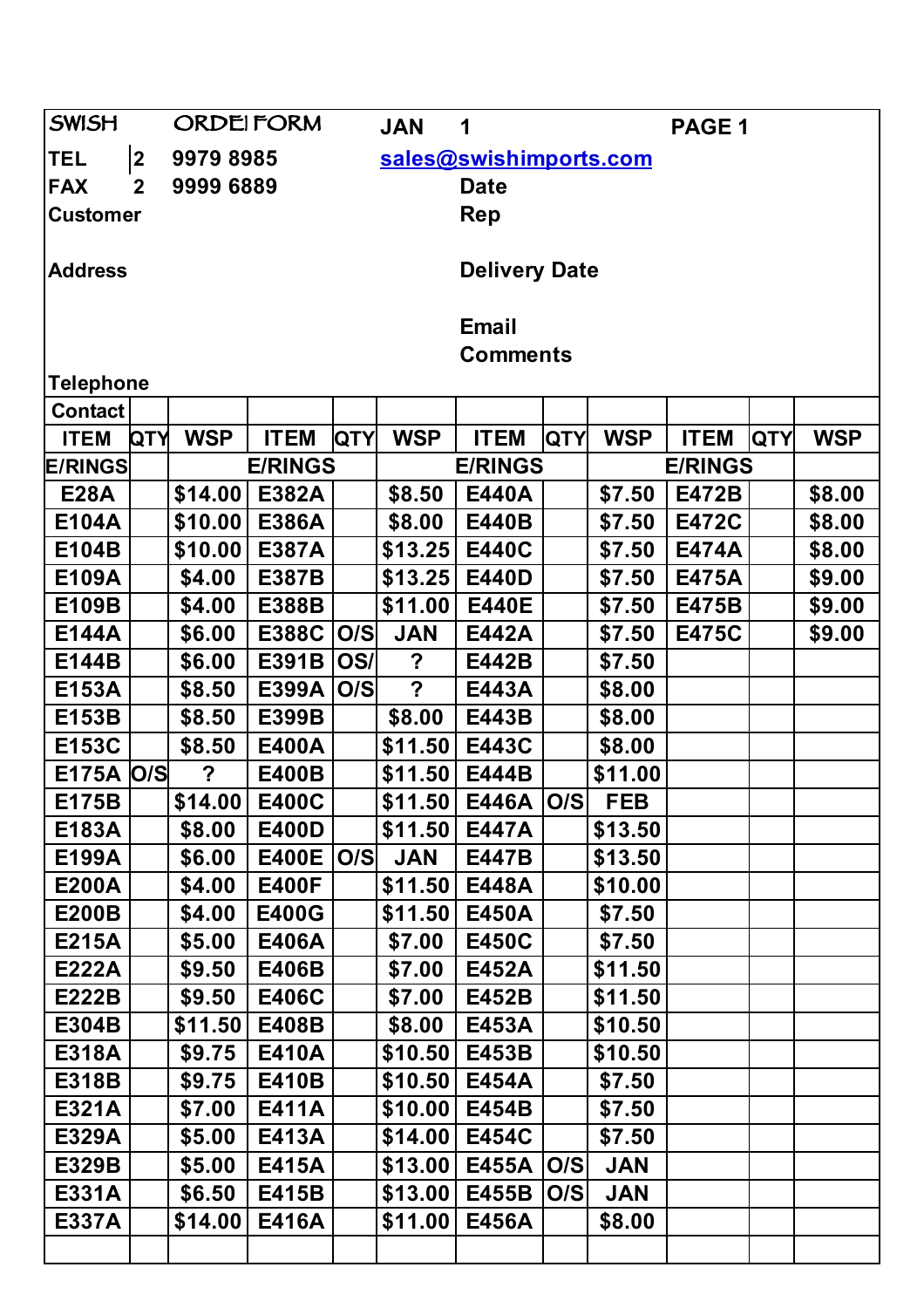| <b>ITEM</b>    | <b>QTY</b> | W/S     |                |         | <b>ITEM</b>        | <b>QTY</b> | W/S            | <b>ITEM</b>    | <b>QTY</b> | W/S     |
|----------------|------------|---------|----------------|---------|--------------------|------------|----------------|----------------|------------|---------|
| <b>E/RINGS</b> |            |         | <b>E/RINGS</b> |         | <b>E/RINGS</b>     |            |                |                |            |         |
| E341C          |            | \$4.50  | <b>E417A</b>   | \$9.00  | E456B              |            | \$8.00         |                |            |         |
| E344A          |            | \$5.00  | E418A          | \$13.00 | E457A              |            | \$8.00         |                |            |         |
| E345A          |            | \$6.00  | E418B          | \$13.00 | <b>E457B</b>       |            | \$8.00         |                |            |         |
| E345B          |            | \$6.00  | E422B          | \$10.00 | E460A              |            | \$8.00         |                |            |         |
| E351A          |            | \$6.50  | E426A          | \$9.00  | E460B              |            | \$8.00         |                |            |         |
| E363A          |            | \$10.00 | E426B          | \$9.00  | E462A              | 0/S        | <b>FEB</b>     |                |            |         |
| E363B          |            | \$10.00 | E430A          | \$8.00  | E462B              |            | \$10.50        |                |            |         |
| E364A          |            | \$10.00 | E430B          | \$8.00  | E462C              |            | \$10.50        |                |            |         |
| E364B          |            | \$10.00 | E431C          | \$8.00  | E463B              |            | \$11.50        |                |            |         |
| E364C          |            | \$10.00 | E432A          | \$9.00  | E465A              |            | \$12.00        |                |            |         |
| <b>E364E</b>   |            | \$10.00 | E432B          | \$9.00  | E465B              |            | \$12.00        |                |            |         |
| <b>E364F</b>   |            | \$10.00 | E433A          | \$10.20 | E467A              |            | \$8.50         |                |            |         |
| E364G          |            | \$10.00 | E433B          | \$10.20 | E468A              |            | \$10.00        |                |            |         |
| E364H          |            | \$10.00 | E433C          | \$10.20 | E468B              |            | \$10.00        |                |            |         |
| E364J          |            | \$10.00 | E436A          | \$10.50 | E470A              |            | \$8.50         |                |            |         |
| <b>E367A</b>   |            | \$11.50 | E436B          | \$10.50 | <b>E470B</b>       |            | \$8.50         | <b>RINGS</b>   |            |         |
| <b>E367B</b>   |            | \$11.50 | E437A          | \$9.50  | <b>E470C</b>       |            | \$8.50         | <b>R153B</b>   |            | \$14.00 |
| E369B          |            | \$8.00  | E437B          | \$9.50  | E471A              |            | \$10.00        | <b>R156A</b>   |            | \$13.00 |
| E372B          |            | \$10.00 | E438A          | \$12.00 | E471B              |            | \$10.00        | <b>R157A</b>   |            | \$12.00 |
| E378A          |            | \$11.00 | E438B          | \$12.00 | <b>E471C</b>       |            | \$10.00        | <b>R165A</b>   |            | \$11.00 |
| E378B          |            | \$11.00 | E439A          | \$11.50 | E471D              |            | \$10.00        | <b>R166A</b>   |            | \$11.00 |
| E378D          |            | \$11.00 | E439B          | \$11.50 | E472A              |            | \$8.00         | <b>R166B</b>   |            | \$11.00 |
|                |            |         |                |         |                    |            |                |                |            |         |
| <b>N/LACES</b> |            |         | <b>N/LACES</b> |         | <b>B/LETS</b>      |            |                | <b>SCARVES</b> |            |         |
| <b>N70A</b>    |            | \$11.00 | <b>N451B</b>   | \$13.75 | <b>B130B</b>       |            | \$6.00         | <b>S586A</b>   |            | \$7.00  |
| <b>N70B</b>    |            | \$11.00 | <b>N452A</b>   | \$13.00 | <b>B132A</b>       |            | \$7.00         | <b>S587A</b>   |            | \$7.00  |
| <b>N319A</b>   |            | \$10.00 | <b>N453A</b>   | \$13.60 | <b>B240A  O/S </b> |            | ?              | <b>S635A</b>   |            | \$8.50  |
| <b>N343A</b>   |            | \$11.50 | <b>N455A</b>   | \$9.30  | <b>B240B</b>       |            | \$9.50         | <b>S635B</b>   |            | \$8.50  |
| <b>N351A</b>   |            | \$10.00 | <b>N455B</b>   | \$9.30  | <b>B241A</b>       |            | \$5.00         | <b>S635C</b>   |            | \$8.50  |
| <b>N352A</b>   |            | \$10.50 | <b>N458A</b>   | \$13.00 | <b>B241B</b>       |            | \$5.00         | <b>S635D</b>   |            | \$8.50  |
| <b>N364A</b>   |            | \$6.00  | <b>N458B</b>   | \$13.00 | <b>B245A</b>       |            | \$4.50         | <b>S639B</b>   |            | \$9.00  |
| <b>N365A</b>   |            | \$6.50  | <b>N459A</b>   | \$10.50 | <b>B245B</b>       |            | \$4.50         | <b>S643B</b>   |            | \$7.20  |
| <b>N366B</b>   |            | \$11.50 | <b>N460A</b>   | \$10.00 | <b>B245C</b>       |            | \$4.50         | <b>S646A</b>   |            | \$9.25  |
| <b>N367B</b>   |            | \$11.50 | <b>N460B</b>   | \$10.00 | <b>B250A</b>       |            | \$6.00         | <b>S647B</b>   |            | \$7.00  |
| <b>N374A</b>   |            | \$8.00  | <b>N460C</b>   | \$10.00 | <b>B255A  O/S</b>  |            | $\overline{?}$ | <b>S660B</b>   |            | \$7.50  |
| <b>N376A</b>   |            | \$14.00 | <b>N462A</b>   | \$11.00 | <b>B255B</b>       | O/S        | $\overline{?}$ | <b>S668E</b>   |            | \$13.50 |
| <b>N378A</b>   |            | \$9.50  | <b>N463A</b>   | \$12.50 | <b>B256A</b>       |            | \$7.50         | <b>S669B</b>   |            | \$13.50 |
| <b>N380A</b>   |            | \$9.50  | <b>N731A</b>   | \$6.00  | <b>B262A</b>       |            | \$10.50        | <b>S670B</b>   |            | \$12.00 |
| <b>N385B</b>   |            | \$10.00 | <b>N731B</b>   | \$6.00  | <b>B262B</b>       |            | \$10.50        | <b>S670C</b>   |            | \$12.00 |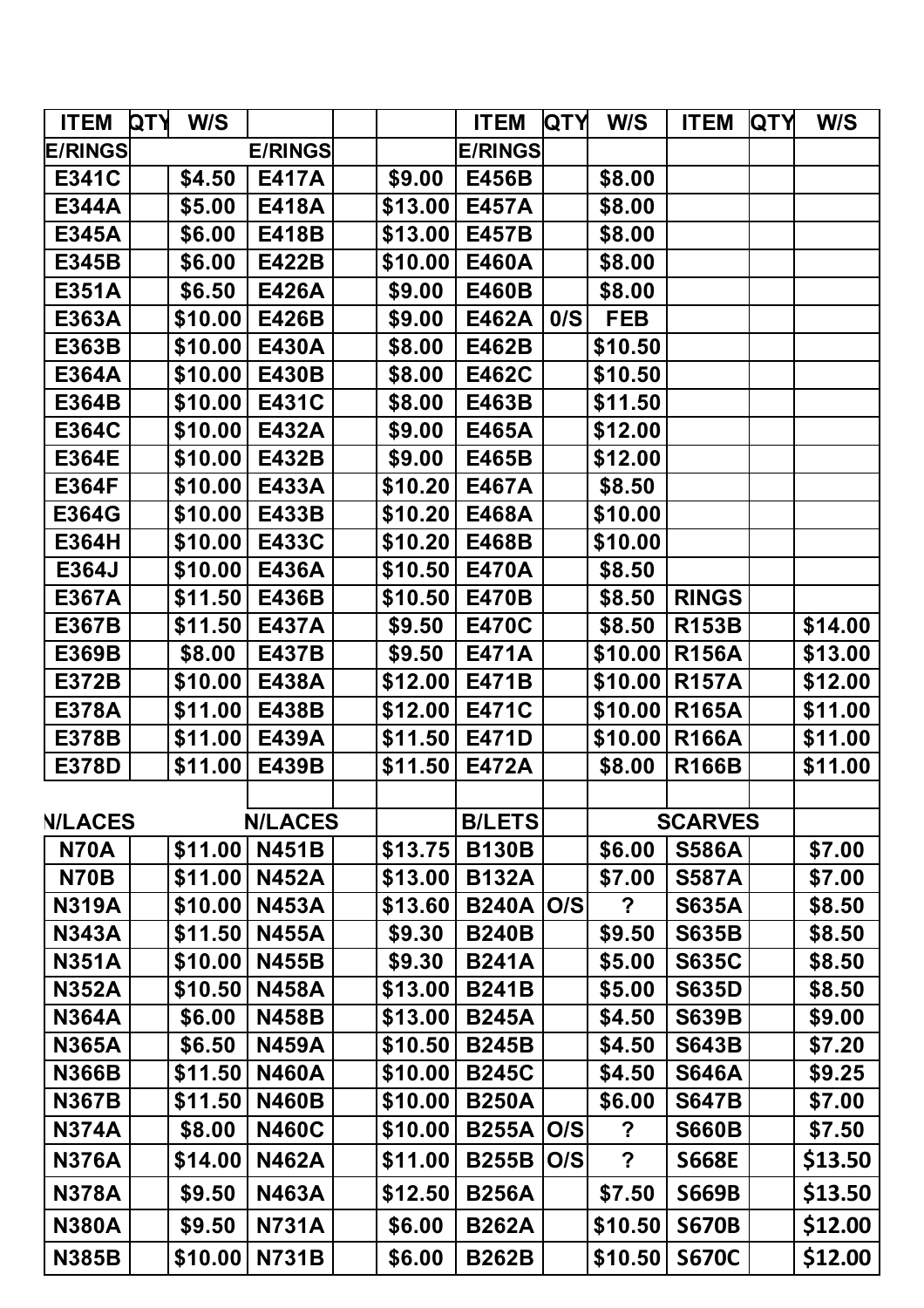| <b>N397A</b>     | \$13.50    |  | <b>B262C</b> |     | \$10.50    | <b>S680A</b>       | \$10.00 |
|------------------|------------|--|--------------|-----|------------|--------------------|---------|
| <b>N397B</b>     | \$13.50    |  | <b>B263B</b> |     | \$13.00    | <b>S680B</b>       | \$10.00 |
| <b>N398A</b>     | \$9.00     |  | <b>B266A</b> |     | \$9.50     | <b>S681E</b>       | \$9.00  |
| <b>N400A</b>     | \$12.50    |  | <b>B266B</b> |     | \$9.50     | <b>S681F</b>       | \$9.00  |
| <b>N401A</b>     | \$13.00    |  | <b>B267A</b> |     | \$10.00    | <b>S681G</b>       | \$9.00  |
| <b>N407A</b>     | \$16.50    |  | <b>B267C</b> |     | \$10.00    | <b>S681H</b>       | \$9.00  |
| <b>N408A</b>     | \$12.00    |  | <b>B268A</b> |     | \$9.00     | <b>S6811</b>       | \$9.00  |
| <b>N411A</b>     | \$9.50     |  | <b>B270A</b> |     | \$8.00     | <b>S688A  O/S </b> | ?       |
| <b>N413A</b>     | \$10.00    |  | <b>B270C</b> |     | \$8.00     | <b>S691A</b>       | \$10.00 |
| <b>N415B</b>     | \$13.50    |  | <b>B272A</b> |     | \$11.50    | <b>S693B</b>       | \$11.00 |
| <b>N415C</b>     | \$13.50    |  | <b>B272B</b> |     | \$11.50    | <b>S694B</b>       | \$11.00 |
| <b>N416A</b>     | \$15.00    |  | <b>B272C</b> |     | \$11.50    | <b>S696A</b>       | \$9.00  |
| <b>N418A</b>     | \$10.50    |  | <b>B273A</b> |     | \$12.70    | <b>S696C</b>       | \$9.00  |
| <b>N418B</b>     | \$10.50    |  | <b>B273B</b> |     | \$12.70    | <b>S697C</b>       | \$11.00 |
| <b>N419A</b>     | \$10.00    |  | <b>B273C</b> |     | \$12.70    | <b>S698A</b>       | \$11.00 |
| <b>N420A</b>     | \$12.00    |  | <b>B273D</b> |     | \$12.70    | <b>S698C</b>       | \$11.00 |
| <b>N422A</b>     | \$12.50    |  | <b>B274A</b> |     | \$8.00     | <b>S699A</b>       | \$11.00 |
| <b>N427A</b>     | \$13.50    |  | <b>B275B</b> |     | \$9.00     | <b>S700A</b>       | \$11.50 |
| <b>N428A</b>     | \$12.50    |  | <b>B275C</b> |     | \$9.00     | <b>S700B</b>       | \$11.50 |
| <b>N429A</b>     | \$13.00    |  | <b>B276A</b> |     | \$10.00    | <b>S701A</b>       | \$12.50 |
| <b>N429B</b>     | \$13.00    |  | <b>B278A</b> |     | \$9.00     | <b>S701B</b>       | \$12.50 |
| <b>N431A</b>     | \$13.00    |  | <b>B280A</b> |     | \$7.60     | <b>S701C</b>       | \$12.50 |
| <b>N434A</b>     | \$13.00    |  | <b>B280B</b> | O/S | <b>FEB</b> | <b>S701D</b>       | \$12.50 |
| <b>N434B</b>     | \$13.00    |  | <b>B280C</b> |     | \$7.60     | <b>S702A</b>       | \$12.50 |
| <b>N435A</b>     | \$11.50    |  | <b>B281A</b> |     | \$10.50    | <b>S705A</b>       | \$9.00  |
| <b>N436A</b>     | \$10.50    |  | <b>B281B</b> |     | \$10.50    | <b>S705B</b>       | \$9.00  |
| <b>N436B O/S</b> | <b>FEB</b> |  | <b>B282A</b> |     | \$8.00     | <b>S705C</b>       | \$9.00  |
| <b>N436C</b>     | \$10.50    |  | <b>B282B</b> |     | \$8.00     | <b>S706A</b>       | \$9.50  |
| <b>N437A</b>     | \$10.50    |  | <b>B282C</b> |     | \$8.00     | <b>S707A</b>       | \$9.50  |
| <b>N438A</b>     | \$10.00    |  | <b>B283A</b> | O/S | <b>FEB</b> | <b>S708A</b>       | \$10.50 |
| <b>N438B</b>     | \$10.00    |  | <b>B285A</b> | O/S | <b>JAN</b> | <b>S710A</b>       | \$9.20  |
| <b>N440A</b>     | \$11.00    |  | <b>B285B</b> | O/S | <b>JAN</b> | <b>S710B</b>       | \$9.20  |
| <b>N440B</b>     | \$11.00    |  |              |     |            | <b>S711A</b>       | \$9.50  |
| <b>N441A O/S</b> | ?          |  |              |     |            | <b>S713A</b>       | \$9.50  |
| <b>N441B</b>     | \$13.00    |  |              |     |            |                    |         |
| <b>N441C O/S</b> | "          |  |              |     |            |                    |         |